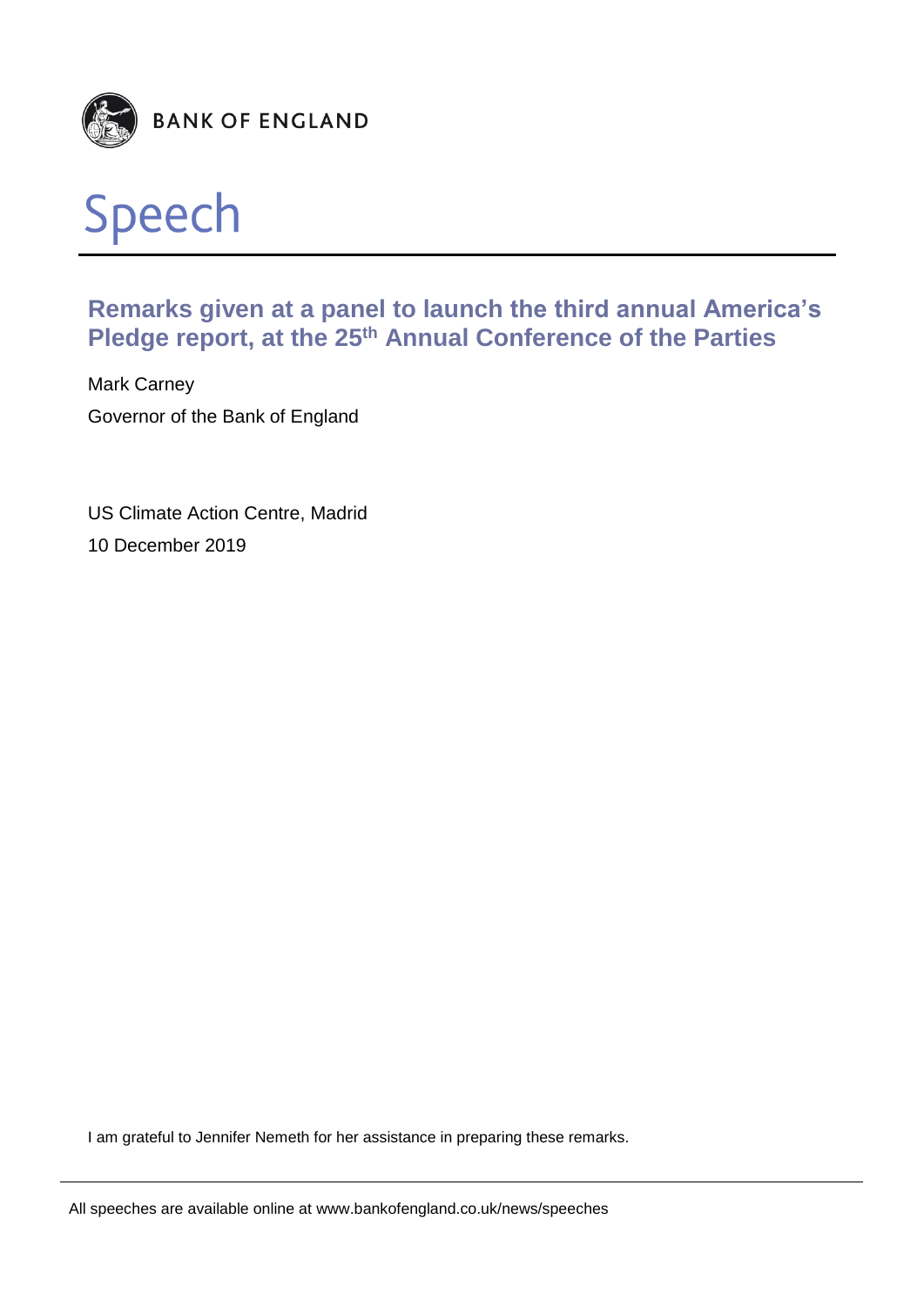# **Introduction**

The Accelerating America's Pledge report comprehensively documents the scale of change that is needed across our economies to put emissions on a trajectory consistent with building a net zero economy.

That will require a more sustainable financial system.

Changes in climate policies, new technologies and growing physical risks will prompt reassessments of the values of virtually every financial asset.

Firms that align their business models with the transition to net zero will be rewarded handsomely. Those that fail to adapt will cease to exist.

Now is the time to ensure that every financial decision takes climate change into account.

For that change to happen, we need to focus on the three Rs – reporting, risk management and return.

# **First, reporting**

In 2015, G20 leaders tasked representatives from the public and private sectors to review how the financial system takes into account climate risks. We established a Task Force on Climate-related Financial Disclosures (TCFD), chaired by Mike Bloomberg.

Four years on, the TCFD has generated a step change in both the demand for and supply of climate reporting.

The demand for TCFD disclosure is now enormous. Current supporters control balance sheets totalling \$120 trillion and include the world's top banks, asset managers, pension funds and insurers.

The supply of disclosure is responding, with four fifths of the top 1100 global companies now disclosing climate-related financial risks in line with some of the TCFD recommendations. On every recommended metric in TCFD, disclosures have been steadily increasing. Three quarters of major investors surveyed are now using available TCFD disclosures when investing.

Mike Bloomberg's path-breaking initiative on climate disclosure is creating the platform to bring sustainable to the finance mainstream.

Now we must build on this foundation by:

First, over the next year, enhancing both the quantity and quality of disclosures to make TCFD standards as comparable, efficient and as decision-useful as possible.

And, by COP26, exploring pathways to make TCFD disclosure mandatory.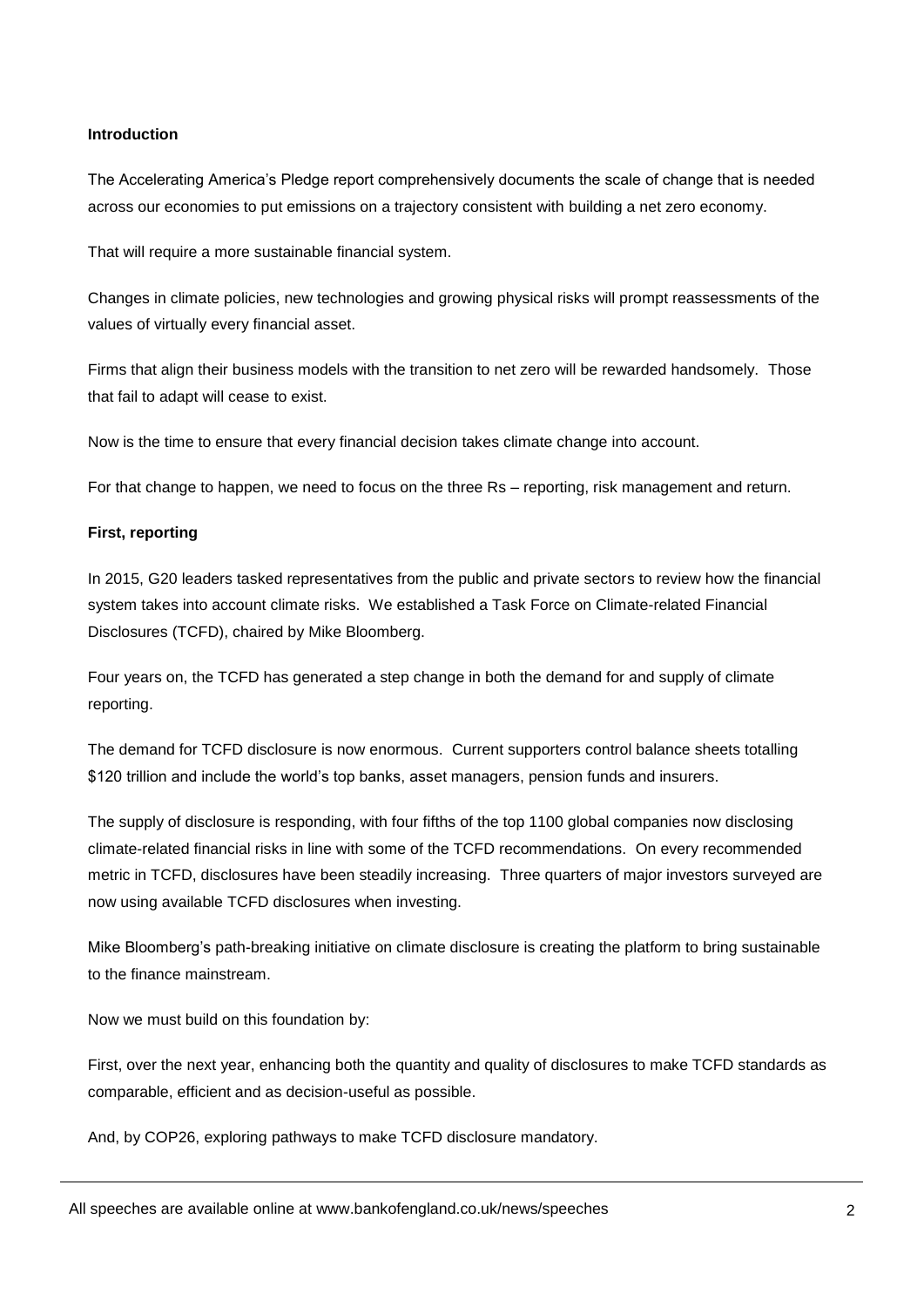## **Second, risk management**

For the market to understand where climate risks and opportunities lie, disclosures need to go beyond the static to the strategic. That means assessing the resilience of firms' strategies to transition risks.

This is hard. Only half of TCFD supporters systematically conduct scenario analysis and, of those that do, three fifths don't disclose it.

Fortunately, a number of promising initiatives are currently in train to build best practice.

First, TCFD case studies – from Rio Tinto to Unilever and Citi – detail characteristics of good scenario analysis.

Second, the TCFD Knowledge Hub provides guidance, research, tools, standards, frameworks and webinars.

Third, the Bank of England will become the first regulator to stress test its major banks and insurers against different climate pathways, including the catastrophic business–as-usual scenario, the ideal – but still challenging –transition to net zero by 2050, and the late policy action – or climate Minsky moment – scenario that could bring a sudden recognition of the scale of stranded assets.

Our stress test of the world's leading international financial centre will show how major financial firms expect to adjust their business models, and what the collective impact of these responses could be on the wider economy.

It will reveal the banks – and by extension companies – that are preparing for the transition to net zero as well as those who have not yet developed strategies consistent with America's Pledge or the UK's legislated commitment to net zero.

To take this approach global, we will share it with the 50 other central banks and supervisors in the Network for Greening the Financial System (NGFS) so that they can stress test their own financial systems, which cover two thirds of the world's emissions.

# **Finally, return.**

The Paris Agreement calls on the financial sector to reorient financial flows in line with the two degree target.

Achieving this transition will require sustainable investment to go mainstream.

To do so, sustainable investment must do more than exclude incorrigibly brown industries and finance new, deep green technologies. Sustainable investing must catalyse and support *all* companies that are working to transition from brown to green.